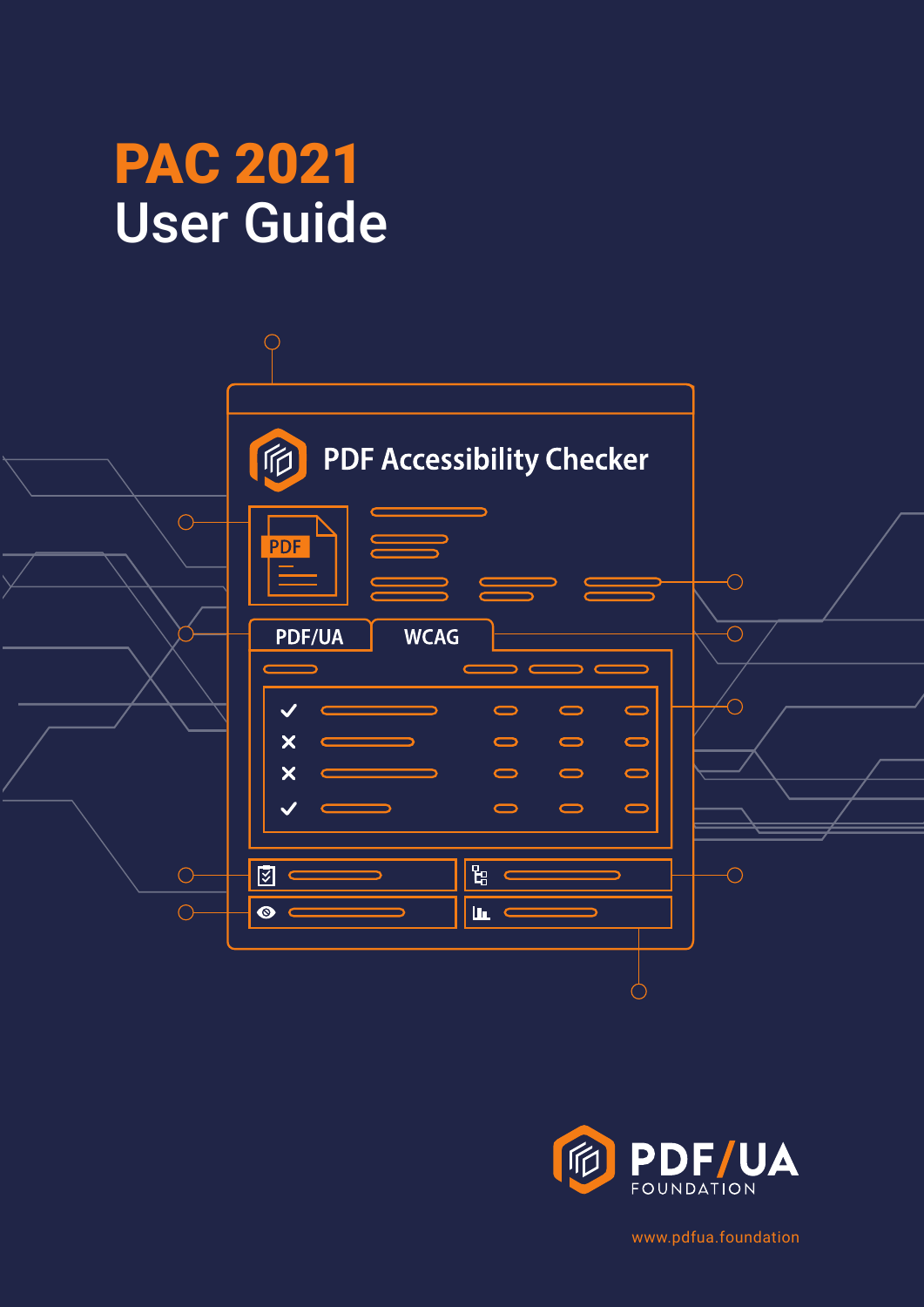

## **PDF Accessibility Checker (PAC) 2021 User Guide**

**V08.2021**

Copyright © 2021 PDF/UA Foundation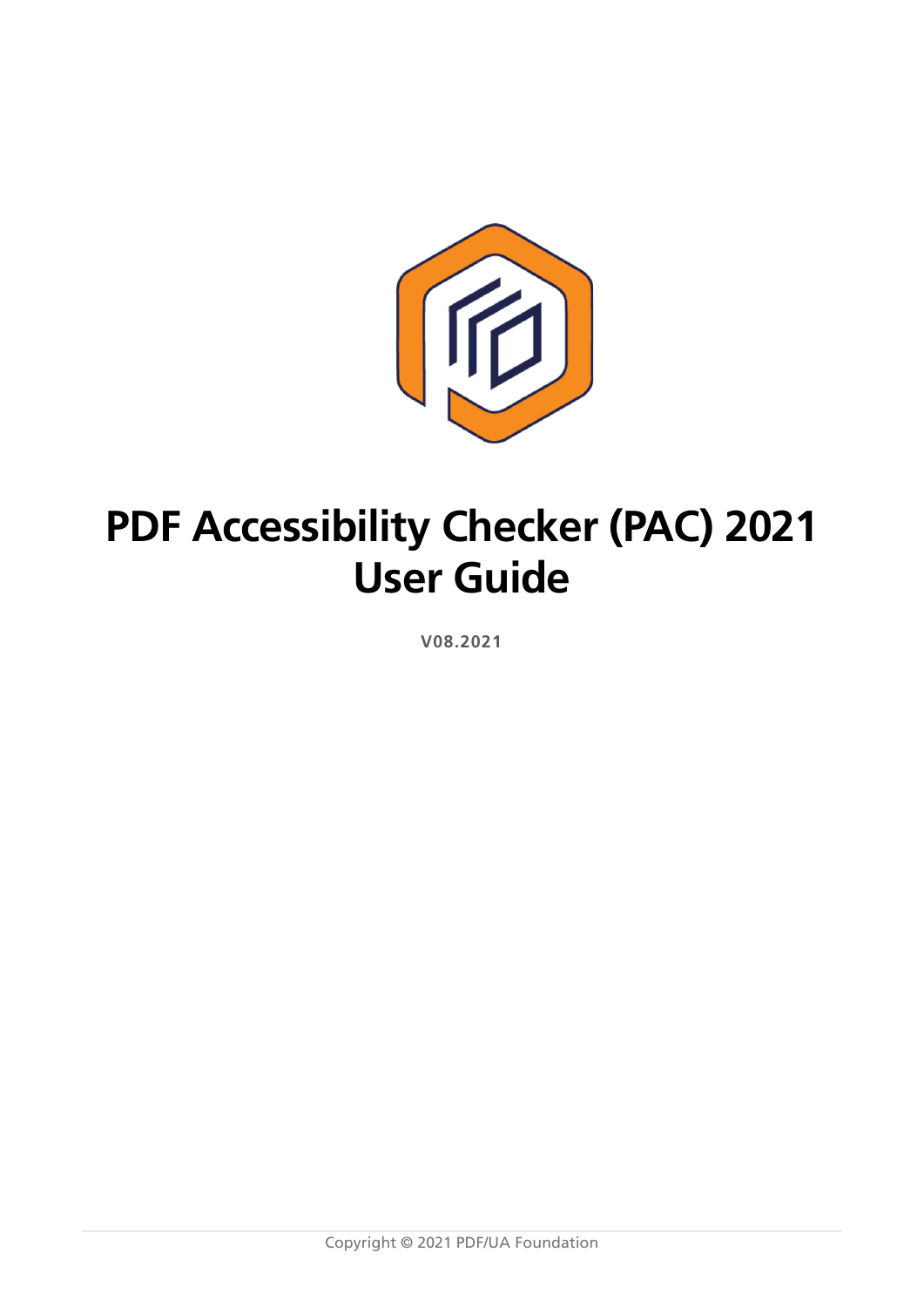

## **Content**

| 2 - Document properties for the selected PDF document  10 |
|-----------------------------------------------------------|
|                                                           |
|                                                           |
|                                                           |
|                                                           |
|                                                           |
|                                                           |
|                                                           |
|                                                           |
|                                                           |
|                                                           |
|                                                           |
|                                                           |
|                                                           |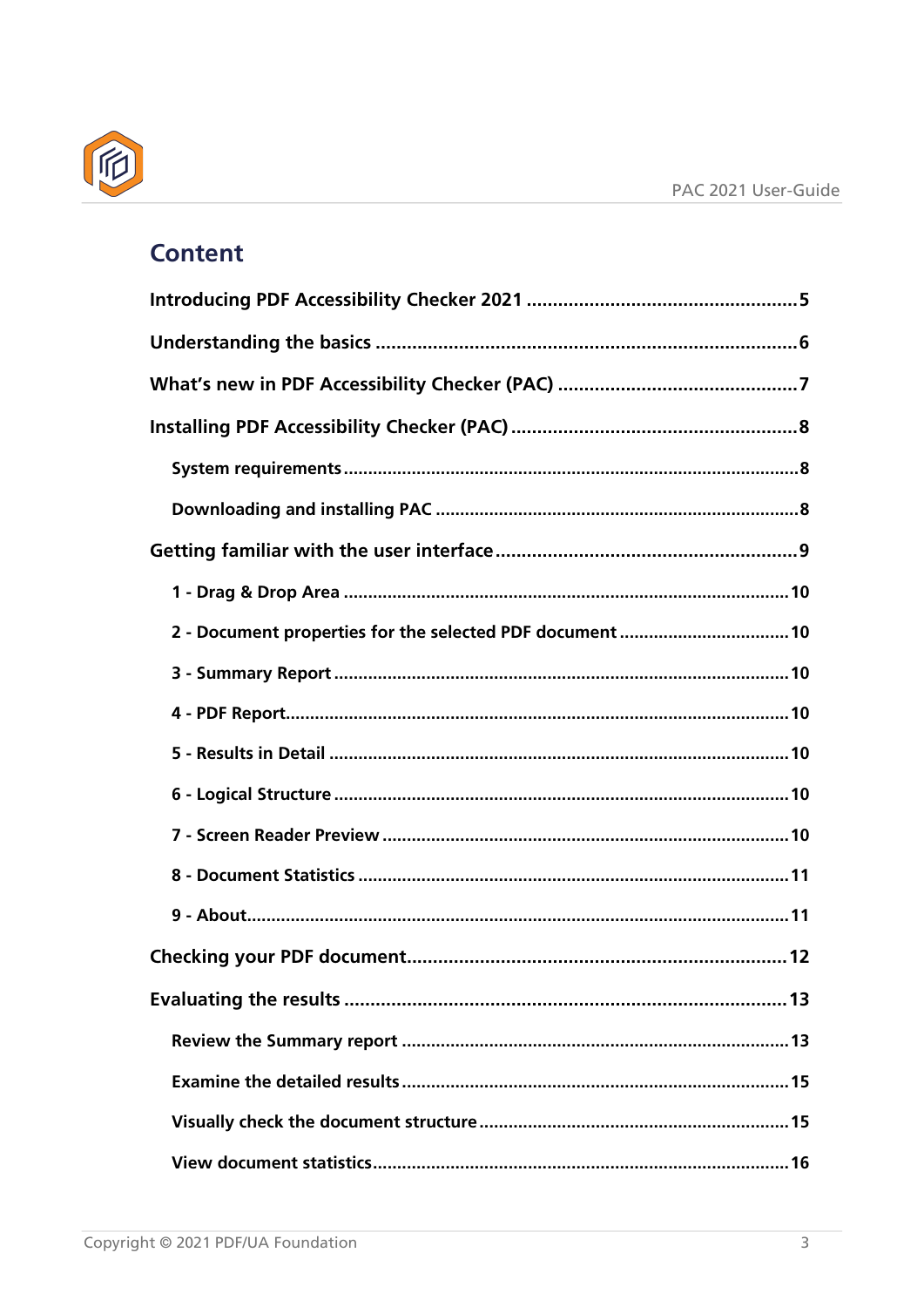

| Want to learn more?……………………………………………………………………………………21 |  |
|-------------------------------------------------------|--|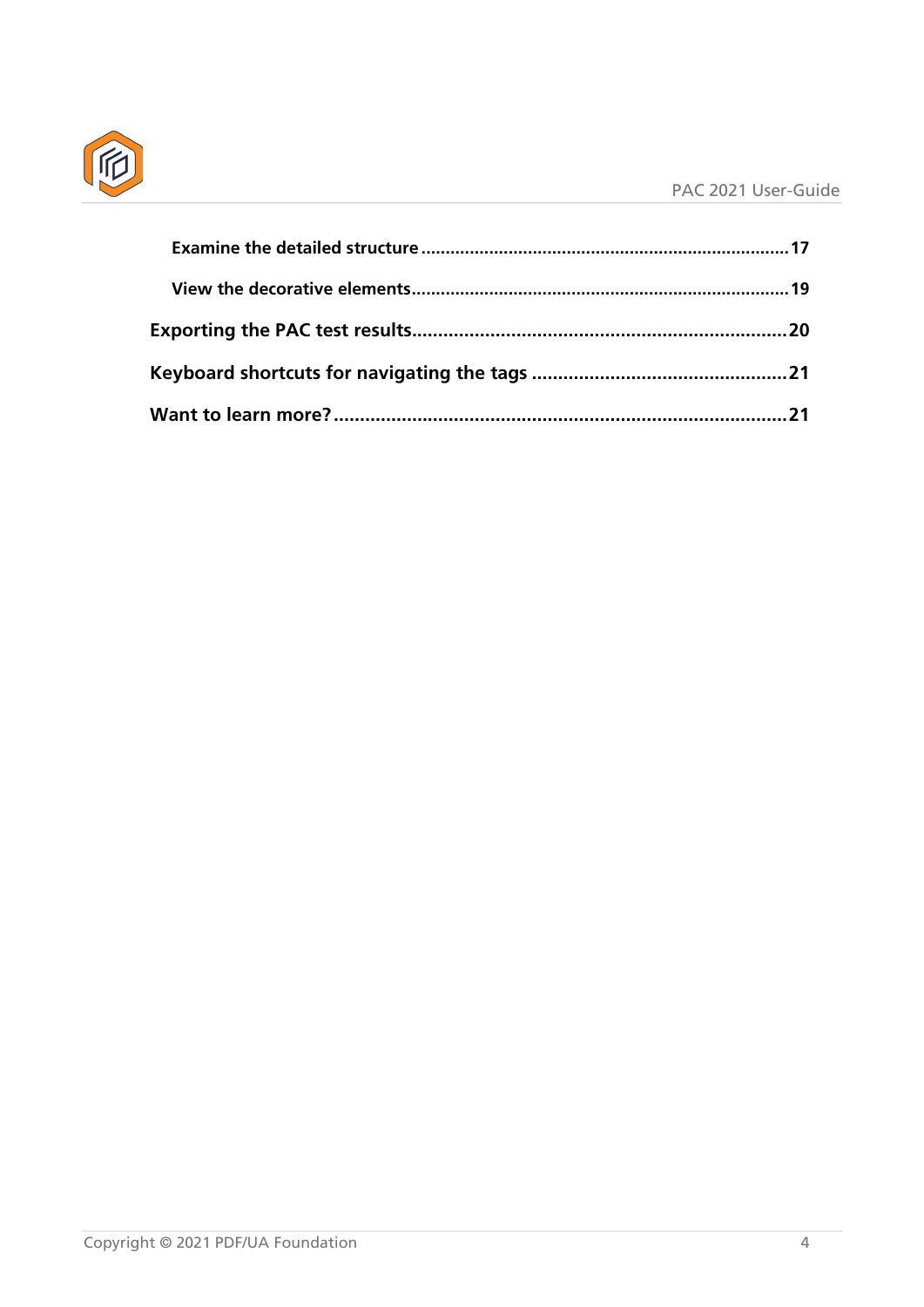

## <span id="page-4-0"></span>**Introducing PDF Accessibility Checker 2021**

PDF Accessibility Checker (PAC) 2021 is a free tool that you can use to check your PDF documents for accessibility and compliance with the following standards:

- ISO 14289 (PDF/UA)
- Web Content Accessibility Guidelines (WCAG), version 2.1, level AA

The following screenshot shows the PAC user interface as it appears when you first start the tool.

| PAC 2021 - PDF Accessibility Checker 2021 |                                       |      |       |                               |        | $\times$          |
|-------------------------------------------|---------------------------------------|------|-------|-------------------------------|--------|-------------------|
|                                           | <b>PDF Accessibility Checker 2021</b> |      |       | Version: 21.0.0.0             |        | About             |
|                                           | Title                                 |      |       |                               |        |                   |
|                                           | Filename                              |      |       |                               |        |                   |
|                                           | Language                              | Tags | Pages | <b>Size</b>                   |        |                   |
| PDF/UA<br><b>WCAG</b>                     |                                       |      |       |                               |        |                   |
|                                           |                                       |      |       |                               |        |                   |
| Checkpoint                                |                                       |      |       | Passed                        | Warned | Failed            |
| PDF Syntax<br>Ø                           |                                       |      |       | 0                             | 0      | 0                 |
| Fonts                                     |                                       |      |       | 0                             | 0      | 0                 |
| Content                                   |                                       |      |       | 0                             | 0      | 0                 |
| <b>Embedded Files</b><br>∽                |                                       |      |       | 0                             | 0      | 0                 |
| Natural Language<br>Ø                     |                                       |      |       | 0                             | 0      | 0                 |
| <b>Structure Elements</b><br>Ø            |                                       |      |       | 0                             | 0      | 0                 |
| <b>Structure Tree</b><br>Ø                |                                       |      |       | 0                             | 0      | 0                 |
| ◯ Role Mapping                            |                                       |      |       | 0                             | 0      | 0                 |
| Alternate Descriptions                    |                                       |      |       | 0                             | 0      | 0                 |
| <b>⊘</b> Metadata                         |                                       |      |       | 0                             | 0      | 0                 |
| <b>Document Settings</b><br>Ø             |                                       |      |       | 0                             | 0      | 0                 |
|                                           |                                       |      |       |                               |        |                   |
|                                           |                                       |      |       |                               |        | <b>PDF Report</b> |
| 2<br>Results in Detail                    |                                       |      | k     | Logical Structure             |        |                   |
| ∞<br><b>Screen Reader Preview</b>         |                                       |      |       | <b>IN Document Statistics</b> |        |                   |

Figure 1: PDF Accessibility Checker user interface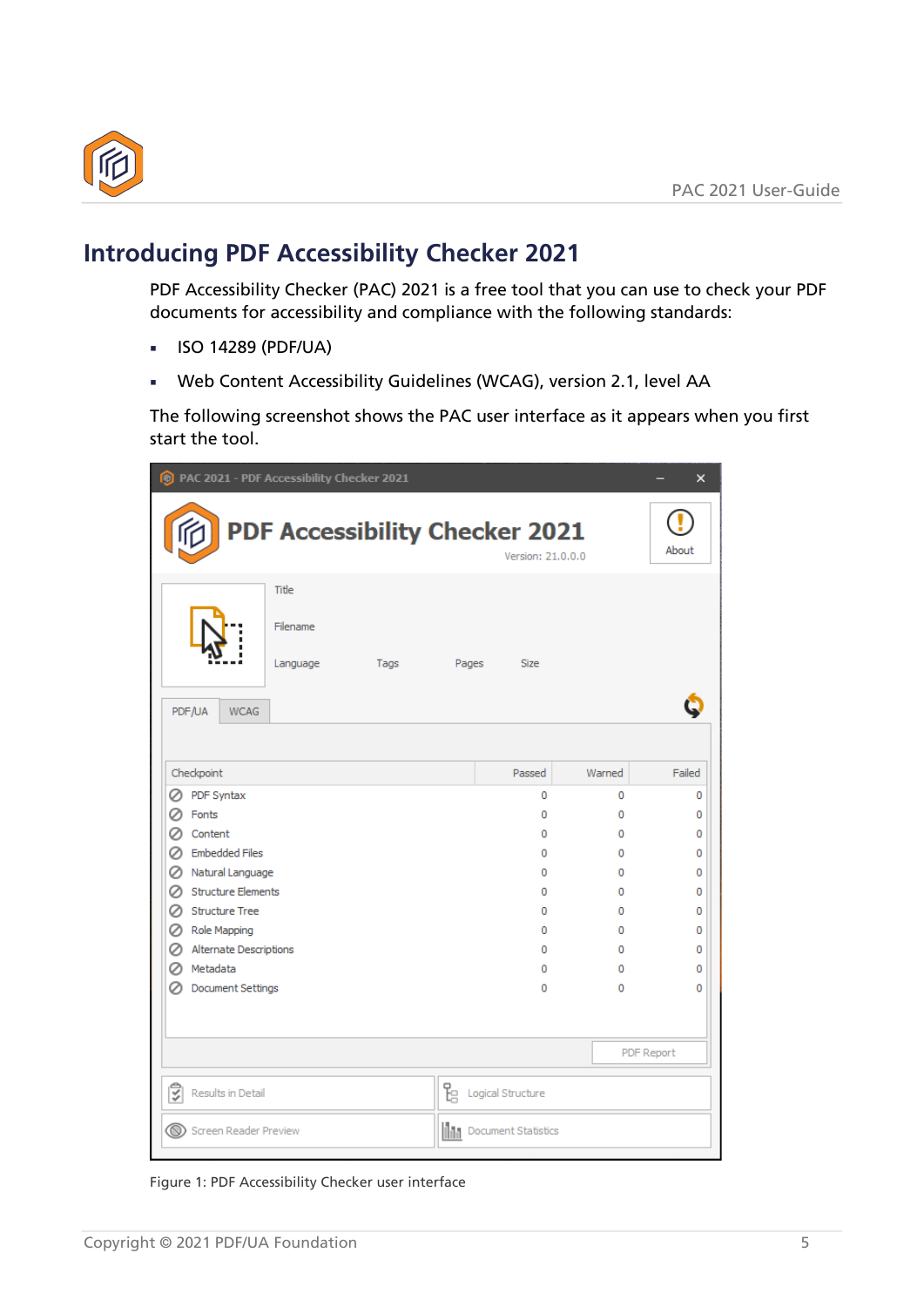

## <span id="page-5-0"></span>**Understanding the basics**

**■ PDF Accessibility Checker focuses on the technical accessibility of your documents.** 

ISO Standard PDF/UA is a standard of technical accessibility.

As a complementary standard to WCAG 2.1, the ISO Standard PDF/UA guarantees the basic accessibility of a PDF document.

■ PDF/UA quarantees the best possible user experience.

People with disabilities use various types of assistive technology (AT). For an optimally accessible experience, PDF documents must be of high-quality and barrier-free.

■ 0 Errors means that the document is only technically barrier-free

The Matterhorn Protocol, a test catalog for PDF/UA compliance, includes 136 error conditions. Of those, only 108 which can be checked by machine.

The Web Content Accessibility Guidelines (WCAG) includes many criterion that can be checked by machine.

With PAC, most of them can be checked at the push of a button.

■ PAC helps with additional manual inspection

Additional visual checks pertaining semantics and logical reading order are necessary to ensure compliance with PDF/UA and WCAG 2.1.

PAC includes view to support these visual checks:

- Screen Reader Preview: A view for quick, visual check of the document structure
- Logical Structure: A detailed view for expert, detailed checking of the tag tree and tags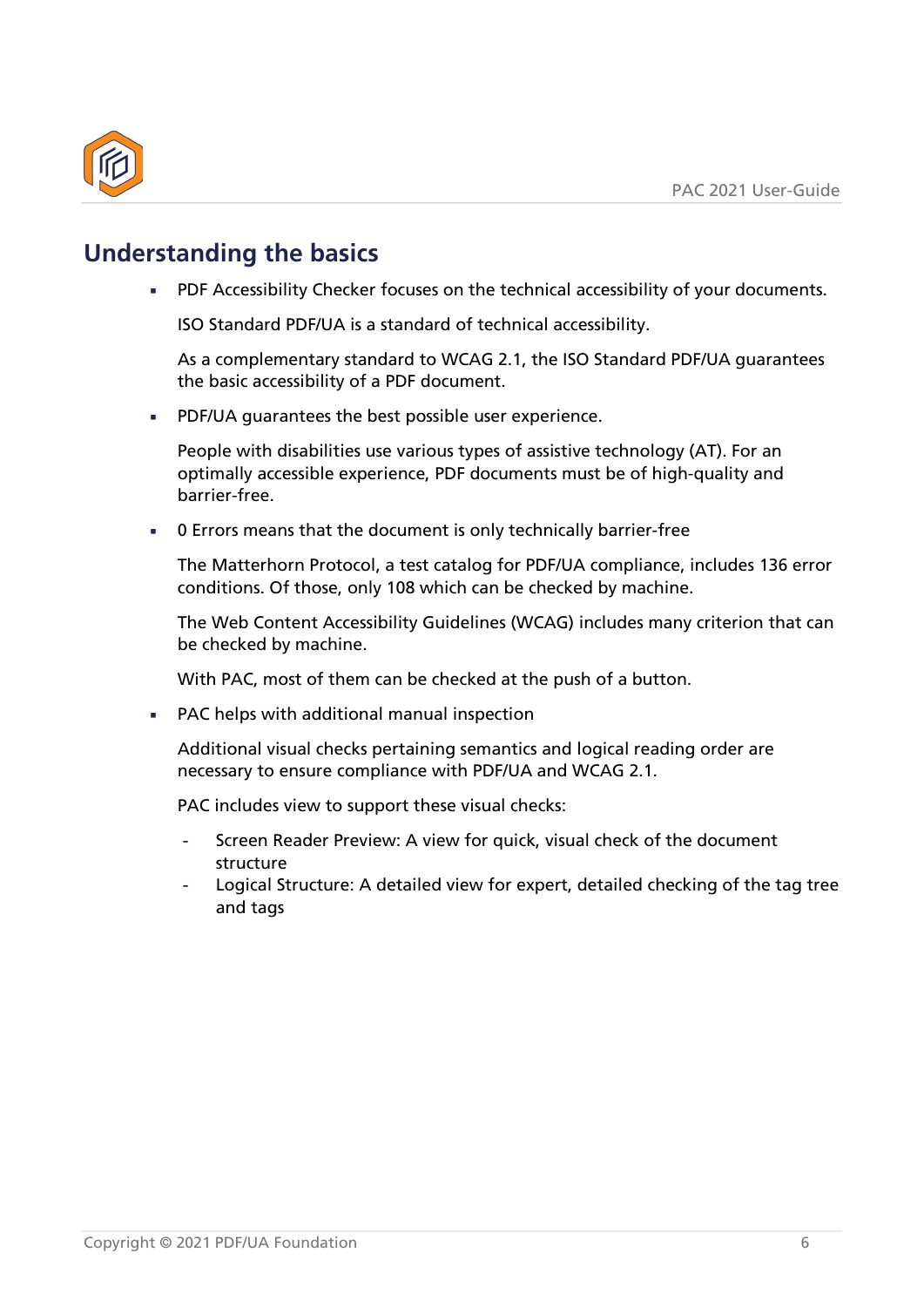

## <span id="page-6-0"></span>**What's new in PDF Accessibility Checker (PAC)**

We've made some changes to PAC; here are the highlights:

- ◾ You can now test your PDF documents for compliance with WCAG 2.1, Level AA.
- We've added a Contrast Color Checker, which is one of the WCAG 2.1 checkpoints.

The color contrast between real text and the background is checked; this includes the text in an image, such as labels in a bar chart.

- **EXTE:** The Summary report has a new look and feel, making it clear and easy to navigate and review.
- ◾ We've added support for more languages: German (DE). English (EN), French (FR), Spanish (SP), and Danish (DK).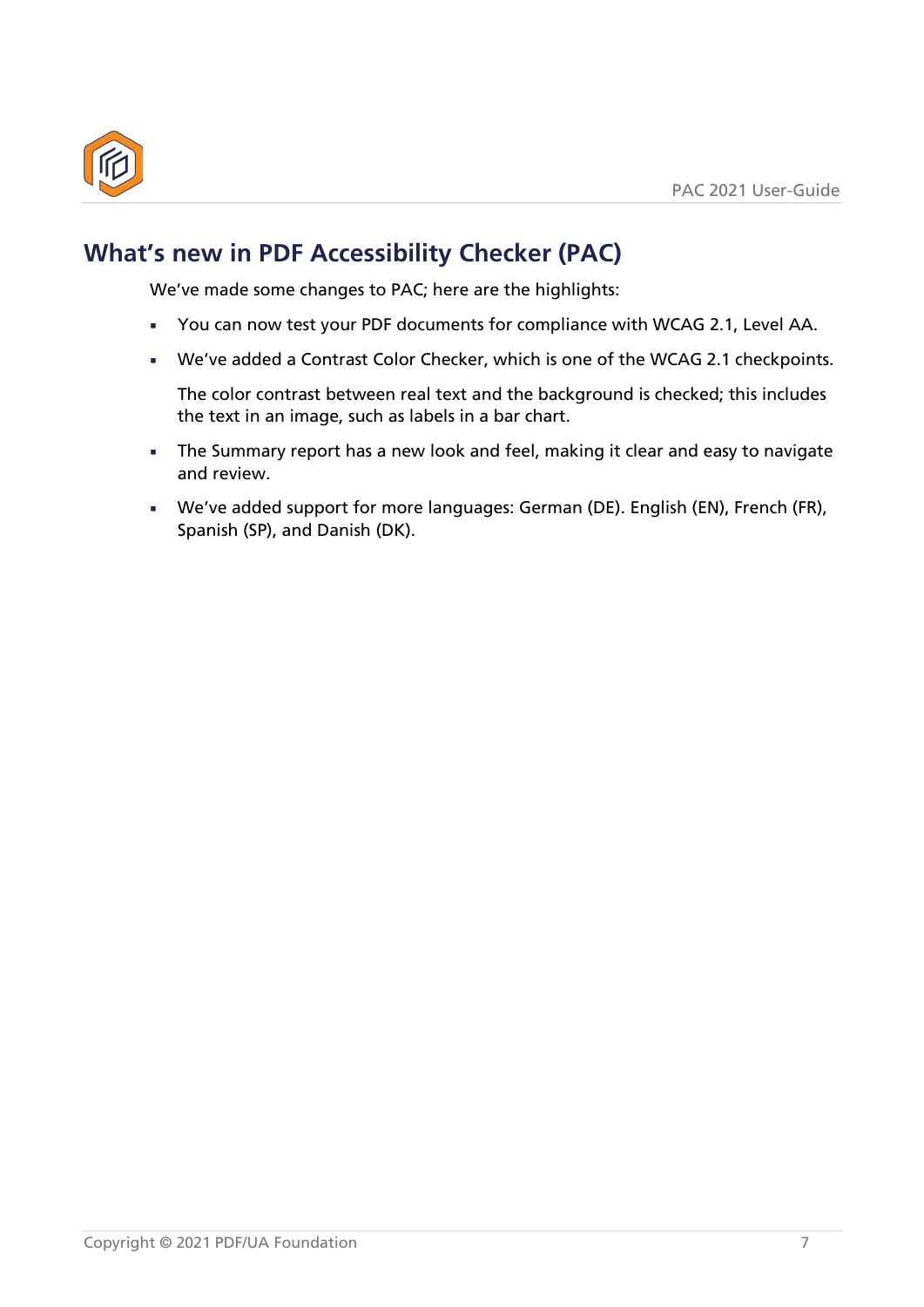

## <span id="page-7-0"></span>**Installing PDF Accessibility Checker (PAC)**

#### <span id="page-7-1"></span>**System requirements**

To install and use PAC 2021, you must have Microsoft® .NET version 4.8 installed on the system.

<span id="page-7-5"></span>For information about the system requirements of Microsoft® .NET, go to [.NET](https://docs.microsoft.com/en-us/dotnet/framework/get-started/system-requirements)  **[Framework system requirements.](https://docs.microsoft.com/en-us/dotnet/framework/get-started/system-requirements)**<sup>[1](#page-7-3)</sup>

#### <span id="page-7-2"></span>**Downloading and installing PAC**

To install the current version of PAC:

- <span id="page-7-6"></span>**1.** Go to the [PDF/UA Foundation website](https://pdfua.foundation/en)  $2$  and download the ZIP file. Note: You do not need administrator rights to install PAC.
- 2. Extract the ZIP file to your preferred directory.

<span id="page-7-4"></span><span id="page-7-3"></span>[<sup>1</sup>](#page-7-5) <https://docs.microsoft.com/en-us/dotnet/framework/get-started/system-requirements> [2](#page-7-6) Homepage - PDF/UA Foundation - [PDF/UA Foundation \(pdfua.foundation\)](https://pdfua.foundation/en)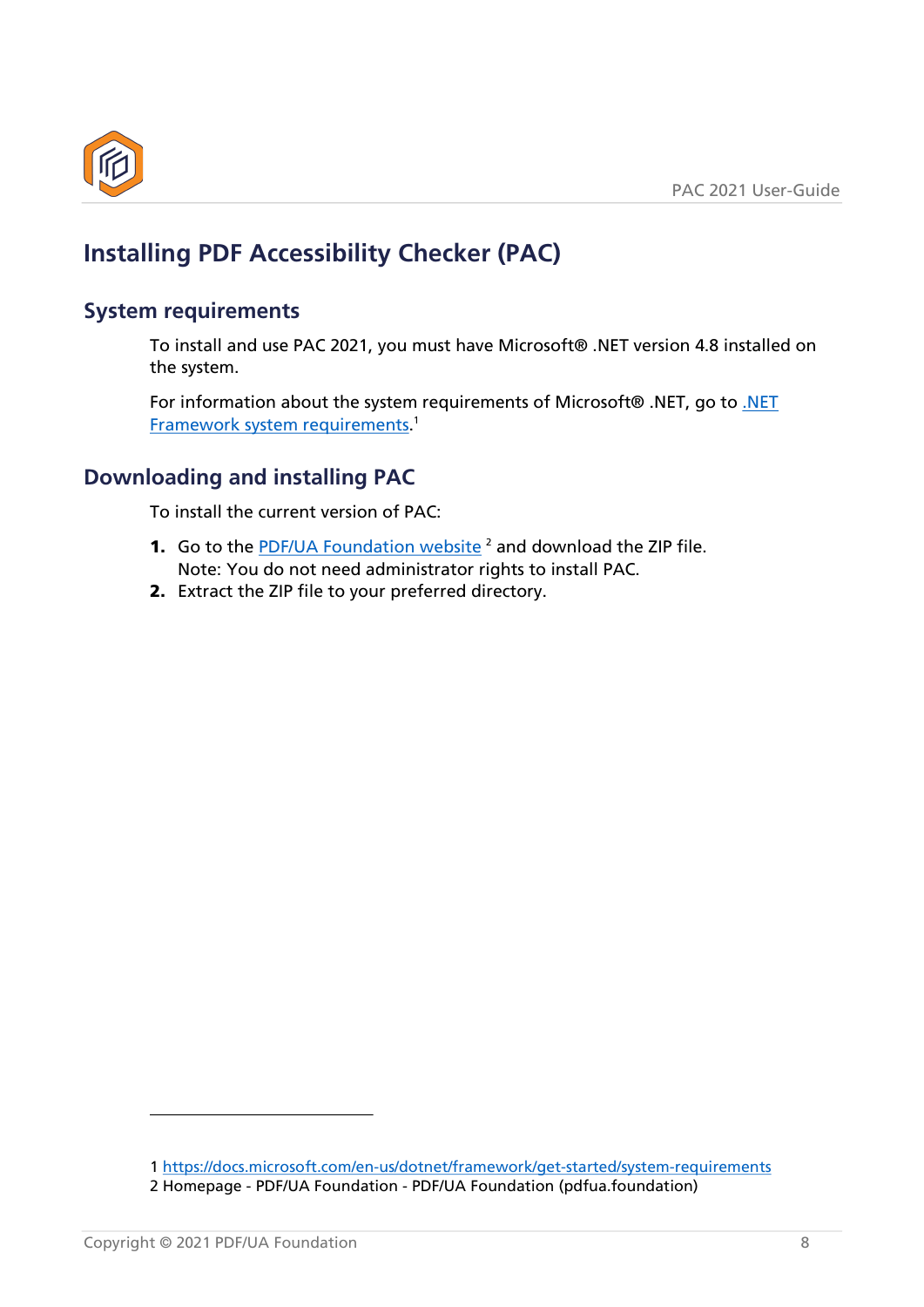

## <span id="page-8-0"></span>**Getting familiar with the user interface**

The following screenshot shows the layout of the user interface as it appears when you start PAC and test a PDF document.

| (2021 - PDF Accessibility Checker 2021        |                                                                       |                                         |            |                               |                | $\times$        |
|-----------------------------------------------|-----------------------------------------------------------------------|-----------------------------------------|------------|-------------------------------|----------------|-----------------|
|                                               | <b>PDF Accessibility Checker 2021</b>                                 |                                         |            | Version: 21.0.0.0             |                | About<br>9      |
|                                               | Title<br><b>Sample Word document</b><br>Filename<br>Language<br>en-US | Sample_Word_document.pdf<br>Tags<br>337 | Pages<br>7 | <b>Size</b><br><b>227 KB</b>  | $\overline{2}$ |                 |
|                                               |                                                                       |                                         |            |                               |                |                 |
| PDF/UA<br><b>WCAG</b>                         |                                                                       |                                         |            |                               |                |                 |
|                                               | The PDF/UA requirements checked by PAC are fulfilled.                 |                                         |            |                               |                |                 |
| Checkpoint                                    |                                                                       |                                         |            | Passed                        | Warned         | Failed          |
| <b>PDF Syntax</b>                             |                                                                       |                                         |            | 710                           | o              | 0               |
| Fonts                                         |                                                                       |                                         |            | 14                            | 0              | 0               |
| Content                                       |                                                                       |                                         |            | 13457                         | 0              | 0               |
| <b>Embedded Files</b>                         |                                                                       |                                         |            | 0                             | 0              | 0               |
| Natural Language<br><b>Structure Elements</b> |                                                                       |                                         |            | 6528<br>68                    | 0<br>0         | 0               |
| <b>Structure Tree</b>                         |                                                                       | $\overline{\mathbf{3}}$                 |            | 337                           | 0              | 0<br>0          |
| Role Mapping                                  |                                                                       |                                         |            | 346                           | 0              | 0               |
| Alternate Descriptions                        |                                                                       |                                         |            | 674                           | 0              | 0               |
| Metadata                                      |                                                                       |                                         |            | 3                             | 0              | 0               |
| <b>Document Settings</b>                      |                                                                       |                                         |            | 5                             | 0              | 0               |
|                                               |                                                                       |                                         |            |                               |                | 4<br>PDF Report |
|                                               |                                                                       |                                         |            |                               |                |                 |
| इ<br><b>Results in Detail</b>                 | 5                                                                     |                                         | 먾          | Logical Structure             | 6              |                 |
| Screen Reader Preview                         |                                                                       | 7                                       |            | <b>In Pocument Statistics</b> |                | 8               |

Figure 2: The PDF Accessibility Checker user interface, with key areas highlighted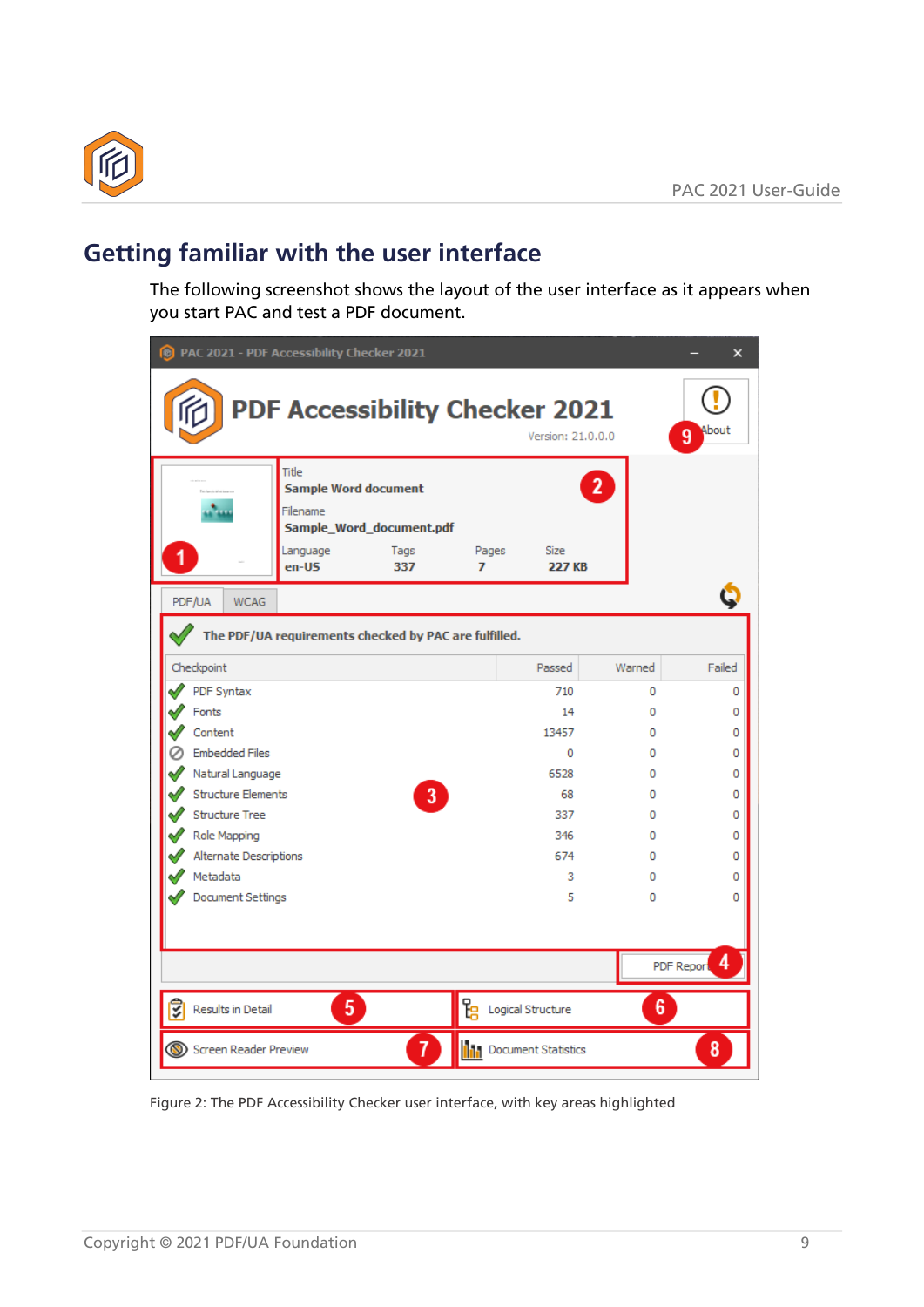

#### <span id="page-9-0"></span>**1 - Drag & Drop Area**

You can quickly start a PDF validation by dragging a PDF file into the Drag & Drop area.

You can also click the Drag & Drop area and, in the File Explorer, select a PDF file.

#### <span id="page-9-1"></span>**2 - Document properties for the selected PDF document**

This area of the PAC user interface displays additional information about the PDF document that you are checking. These details include the title, file name, main language, number of tags, number of pages, and the file size.

#### <span id="page-9-2"></span>**3 - Summary Report**

The summary report shows an overview of the validation results for each checkpoint, with the associated results organized into Passed, Warned, or Failed.

You can choose to view the results for either the PDF/UA validation or the WCAG validation.

#### <span id="page-9-3"></span>**4 - PDF Report**

You can export the summary test report as a barrier-free PDF as proof of quality.

#### <span id="page-9-4"></span>**5 - Results in Detail**

Using the detailed report, you can analyze and locate the individual errors (checkpoints) in the document. You can expand items in the Title list to view details about subitems.

When you click an error in the list, details about the error are displayed in the topright pane, and the location of the error in the document is displayed in the lowerright pane.

#### <span id="page-9-5"></span>**6 - Logical Structure**

Using the views in the Logical Structure window, you can view the entire tag tree for the PDF document. You can also view the properties for each tag, the associated role maps, or the associated page with the selected content highlighted.

#### <span id="page-9-6"></span>**7 - Screen Reader Preview**

You can view a simplified structure of the PDF to quickly assess the quality of the assigned tags and to review the logical reading order of the document.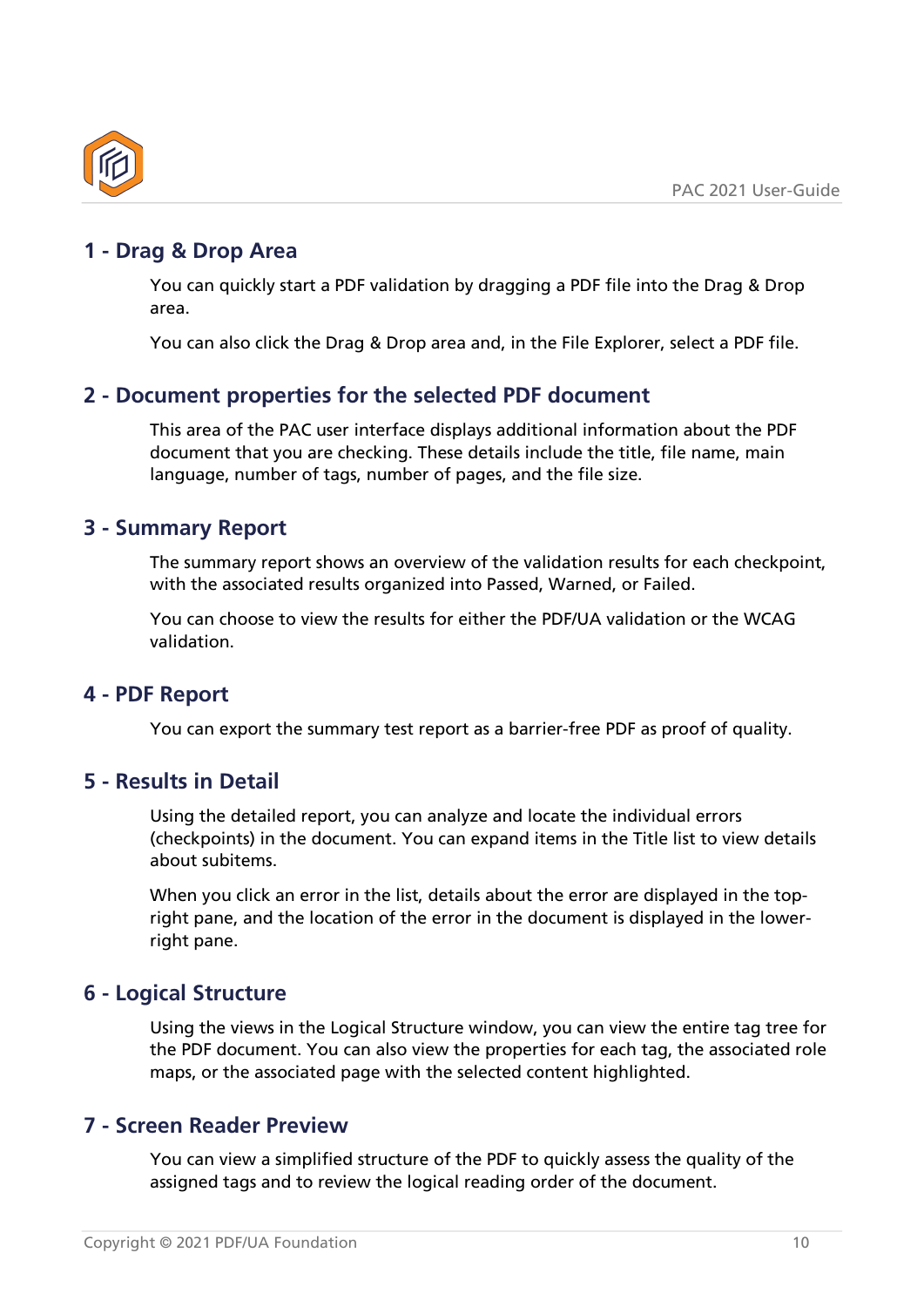

#### <span id="page-10-0"></span>**8 - Document Statistics**

You can review a list of the tags that are used in the PDF document, as well as the count for each type of tag. This information helps you evaluate the document semantics.

#### <span id="page-10-1"></span>**9 - About**

You can see the version number of PAC that you are using and get access to additional information.

The More Information button opens the PDF/UA Foundation website where you can find information about the PDF/UA Standard.



Figure 3: The About window, showing the version number and a link to get more information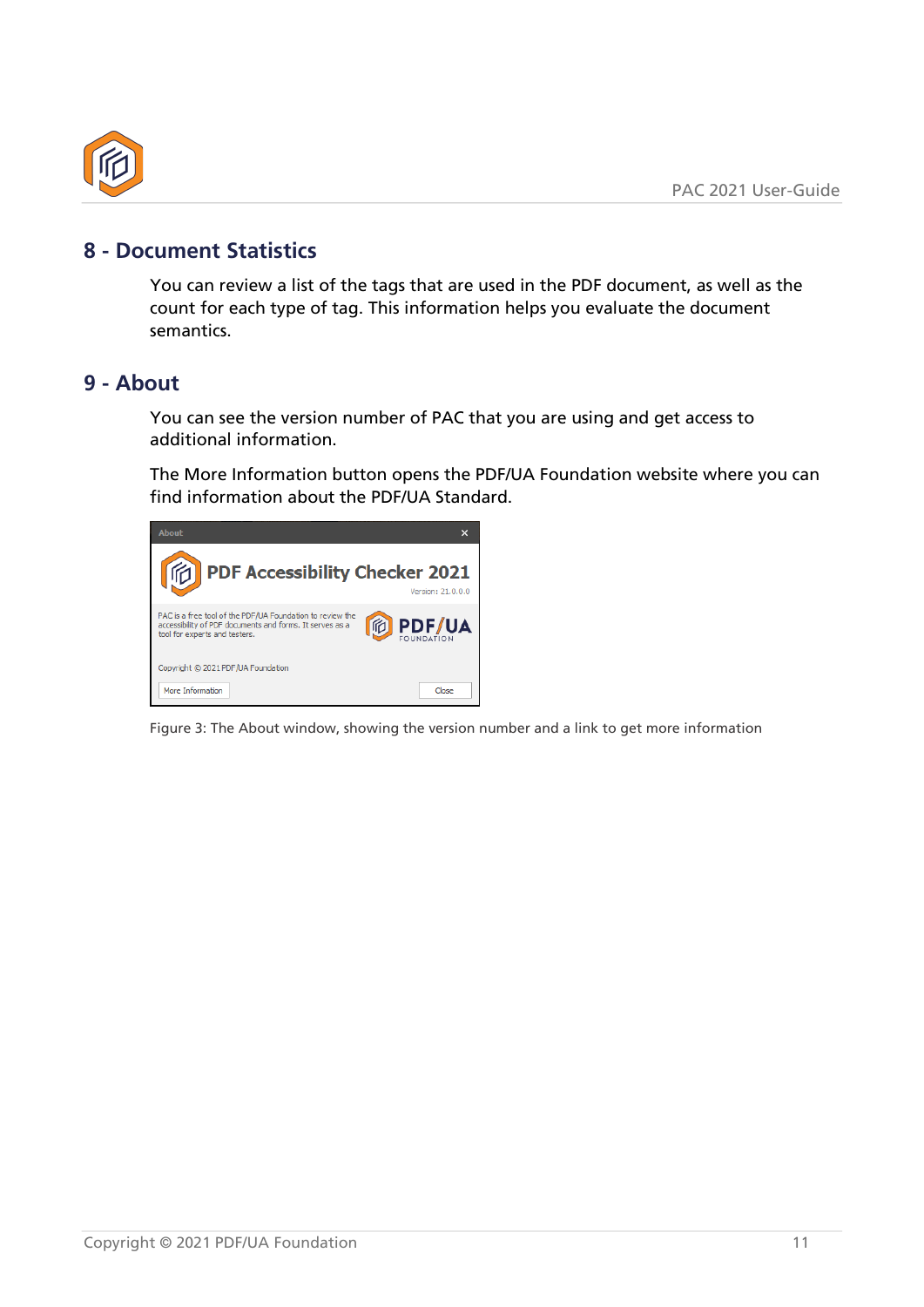

## <span id="page-11-0"></span>**Checking your PDF document**

With PAC, it's quick and easy to check your PDF documents for compliance with the accessibility standards.

Open your PDF document by dragging the file into the Drag & Drop area. The test starts automatically.

You can also click the Drag & Drop area and select a PDF file.

|                                                                                                                                                                                                                                                                   | PAC 2021 - PDF Accessibility Checker 2021                      |            |                                                                                                                                                                                                                                             | $\times$     |                           |                         |   |
|-------------------------------------------------------------------------------------------------------------------------------------------------------------------------------------------------------------------------------------------------------------------|----------------------------------------------------------------|------------|---------------------------------------------------------------------------------------------------------------------------------------------------------------------------------------------------------------------------------------------|--------------|---------------------------|-------------------------|---|
|                                                                                                                                                                                                                                                                   | <b>PDF Accessibility Checker 2021</b>                          |            | Version: 21.0.0.0                                                                                                                                                                                                                           | About        |                           |                         |   |
|                                                                                                                                                                                                                                                                   | Title<br>Filename<br>Select PDF file                           |            |                                                                                                                                                                                                                                             |              |                           |                         | × |
| <b>WCA</b><br>PDF/UA                                                                                                                                                                                                                                              |                                                                |            | « AbleDocs_work > Sample_documents                                                                                                                                                                                                          | Ō            | Ω                         | Search Sample_documents |   |
|                                                                                                                                                                                                                                                                   | Organize $\blacktriangledown$                                  | New folder |                                                                                                                                                                                                                                             |              | 賱                         |                         | 7 |
| Checkpoint<br>PDF Syntax<br>Ø<br>Ø<br>Fonts<br>Content<br>Ø<br>Embedded File<br>Ø<br>Natural Langu<br>Ø<br><b>Structure Eler</b><br>Ø<br><b>Structure Tre</b><br>Ø<br>Role Mapping<br>Ø<br><b>Alternate Des</b><br>Ø<br>Metadata<br>Ø<br>Ø<br><b>Document Set</b> | <b>N</b> Ouick access<br><b>OneDrive</b><br>This PC<br>Network |            | A Sample_restaurant_brochure_no_updates.pdf<br>[&] Sample_Word_document.pdf<br>& Sample_Word_document_2.pdf<br>A Sample_Word_document_PAC_Report.pdf<br>A Testing_axes4_Word_8sept2020.pdf<br>A Testing_axes4_Word_8sept2020_PAC_Report.pdf |              |                           |                         |   |
| ଭି<br>Results in Det                                                                                                                                                                                                                                              |                                                                |            | File name: Sample_Word_document.pdf                                                                                                                                                                                                         | $\checkmark$ | PDF Files (*.pdf)<br>Open | Cancel                  |   |
| Screen Reader Preview                                                                                                                                                                                                                                             |                                                                |            | <b>Document Statistics</b>                                                                                                                                                                                                                  |              |                           |                         |   |

Figure 4: Choose a PDF file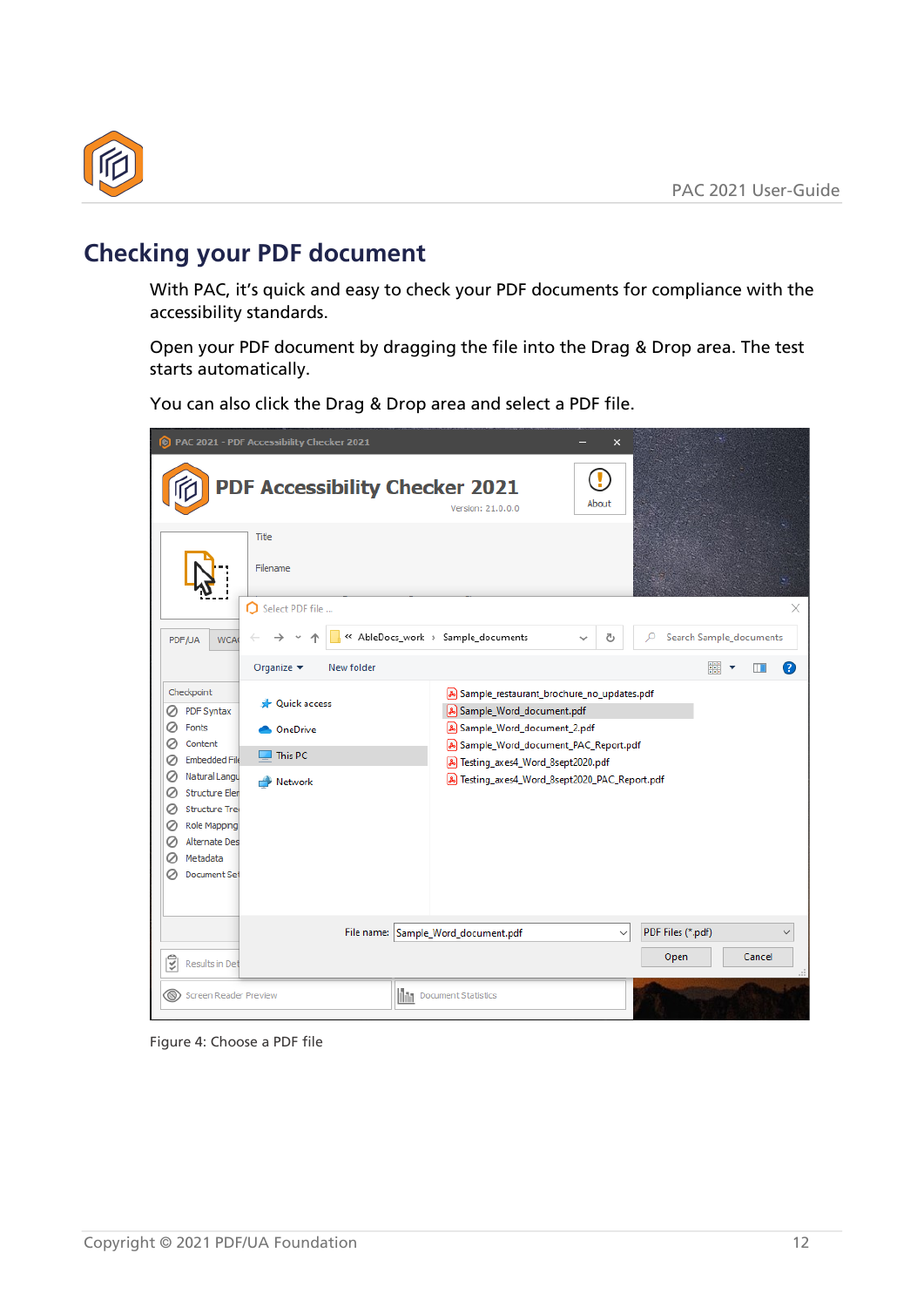

## <span id="page-12-0"></span>**Evaluating the results**

When PDF Accessibility Checker is finished testing your file, you can review the results in several ways:

- Summary report
- Detailed report
- Screen reader preview
- Document statistics
- Logical structure Structure elements
- Logical structure Decorative elements

When reviewing the results, it is important to remember that PAC focuses on the technical aspects of the PDF document. This applies to both the PDF/UA validation and the WCAG validation.

Many of the WCAG checkpoints require additional visual or manual inspection to ensure that the content and layout of the document is compliant.

#### <span id="page-12-1"></span>**Review the Summary report**

The Summary report is automatically displayed when the PDF Accessibility Checker test is finished. In this report, you can see an overview of the results.

Click PDF/UA or WCAG to see the corresponding test results.

You can quickly see the results for each checkpoint in the list. There are 3 possible results:

- $\triangleq \bullet$  Pass = OK
- **E** Warning = Possible issue. Review the content and make any necessary corrections.
- ◾ Failed =Error. You must correct the issue.

This compact overview makes it easier for you to quickly assess the quality of the PDF file.

The following screenshots show examples of the PDF/UA and the WCAG validation results in the Summary report area.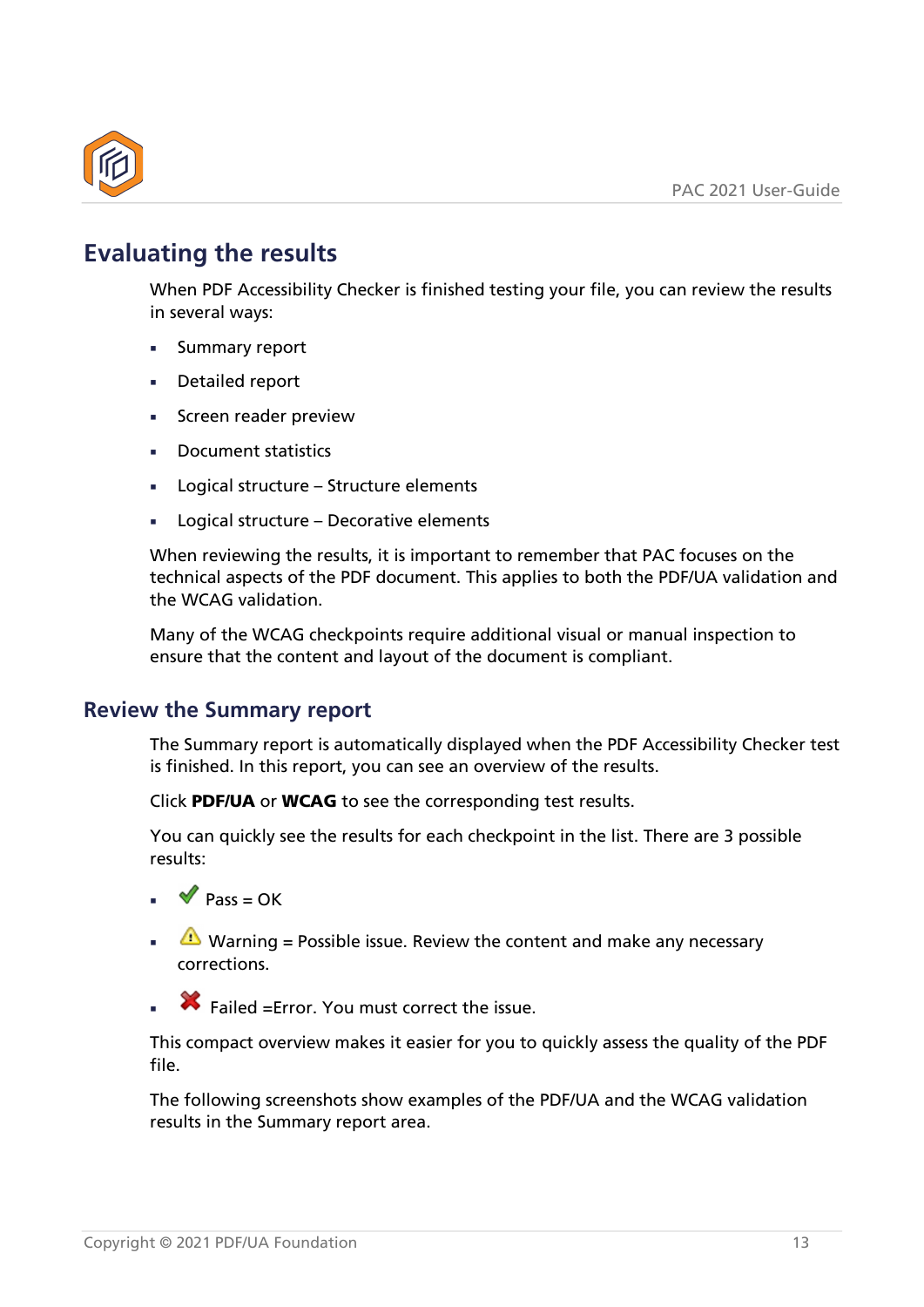| The PDF/UA requirements checked by PAC are fulfilled. |        |          |        |
|-------------------------------------------------------|--------|----------|--------|
| Checkpoint                                            | Passed | Warned   | Failed |
| PDF Syntax                                            | 710    | $\Omega$ | 0      |
| Fonts                                                 | 14     | o        |        |
| Content                                               | 13457  | $\Omega$ |        |
| <b>Embedded Files</b>                                 | 0      | o        |        |
| Natural Language                                      | 6528   | $\Omega$ |        |
| <b>Structure Elements</b>                             | 68     | o        |        |
| <b>Structure Tree</b>                                 | 337    | o        |        |
| Role Mapping                                          | 346    | Ω        |        |
| Alternate Descriptions                                | 674    | o        |        |
| Metadata                                              | 3      | $\Omega$ |        |
| <b>Document Settings</b>                              | 5      | $\Omega$ |        |

#### Figure 5: PDF/UA test results

|   | PDF/UA<br><b>WCAG</b>                                   |        |        |        |  |  |  |  |  |  |  |  |  |
|---|---------------------------------------------------------|--------|--------|--------|--|--|--|--|--|--|--|--|--|
|   | The WCAG 2.1 requirements checked by PAC are fulfilled. |        |        |        |  |  |  |  |  |  |  |  |  |
|   | Checkpoint                                              | Passed | Warned | Failed |  |  |  |  |  |  |  |  |  |
| ≪ | 1.1 Text Alternatives                                   | 674    | o      | 0      |  |  |  |  |  |  |  |  |  |
|   | 1.2 Time-based Media                                    | 0      | n      | 0      |  |  |  |  |  |  |  |  |  |
|   | 1.3 Adaptable                                           | 13822  | n      | 0      |  |  |  |  |  |  |  |  |  |
|   | 1.4 Distinguishable                                     | 5380   | o      | 0      |  |  |  |  |  |  |  |  |  |
|   | 2.1 Keyboard Accessible                                 | o      | n      | 0      |  |  |  |  |  |  |  |  |  |
|   | 2.2 Enough Time                                         | Ω      | n      | 0      |  |  |  |  |  |  |  |  |  |
|   | 2.3 Seizures and Physical Reactions                     | o      | n      | ο      |  |  |  |  |  |  |  |  |  |
|   | 2.4 Navigable                                           | 5      | o      | Ω      |  |  |  |  |  |  |  |  |  |
|   | 2.5 Input Modalities                                    | o      | n      | 0      |  |  |  |  |  |  |  |  |  |
|   | 3.1 Readable                                            | 6528   | n      | 0      |  |  |  |  |  |  |  |  |  |
|   | 3.2 Predictable                                         | 0      | n      | 0      |  |  |  |  |  |  |  |  |  |
|   | 3.3 Input Assistance                                    | ٥      | o      | 0      |  |  |  |  |  |  |  |  |  |
|   | 4.1 Compatible                                          | 716    | Ω      | 0      |  |  |  |  |  |  |  |  |  |

Figure 6: WCAG test results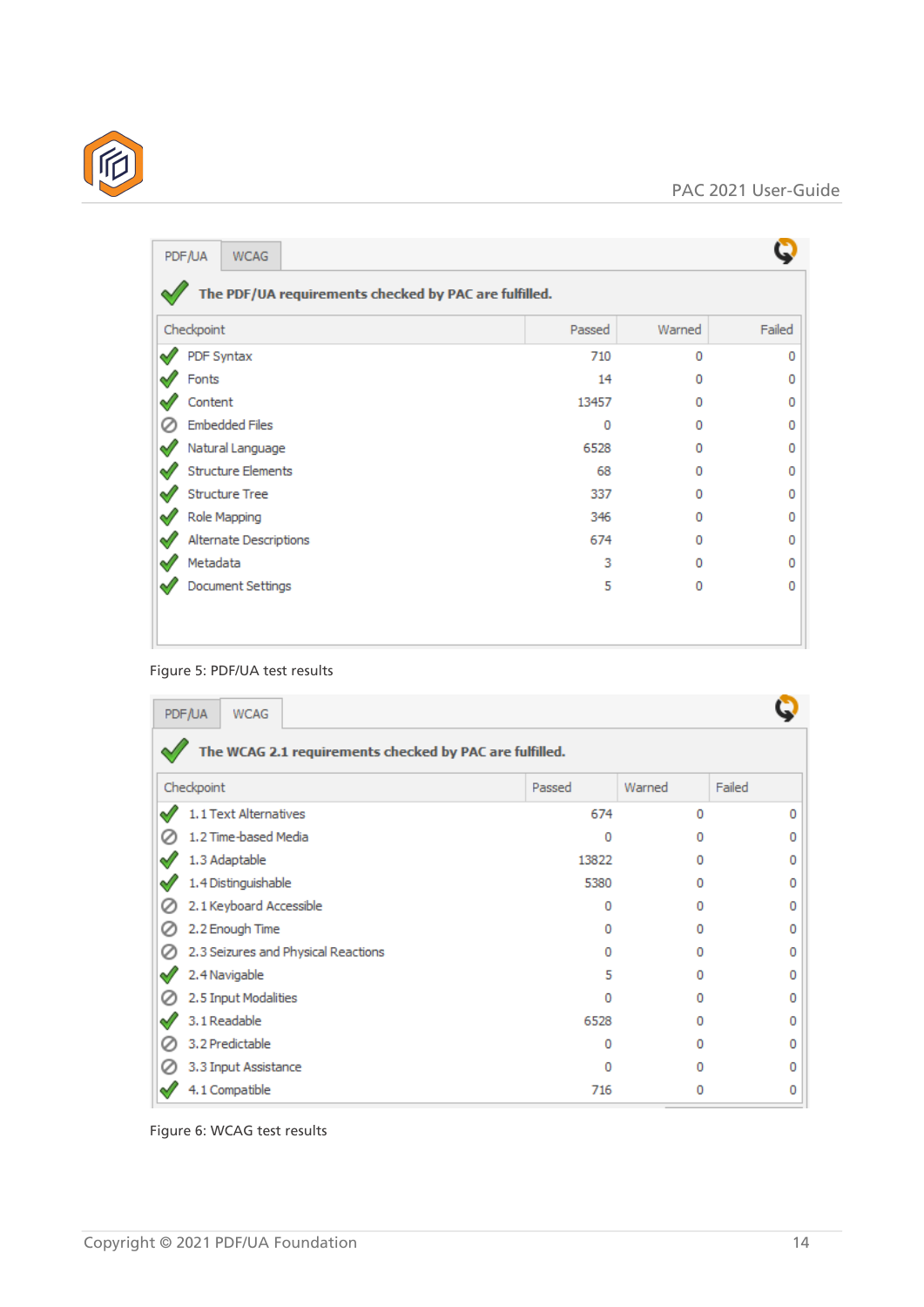

#### <span id="page-14-0"></span>**Examine the detailed results**

1. To see a detailed validation report, click Report in Detail.

A Report window opens and displays a list of the PDF/UA and WCAG checkpoints.

| <b>Report</b>                                |       | □<br>$\times$                              |
|----------------------------------------------|-------|--------------------------------------------|
| Title                                        | Count | <b>Font not embedded</b>                   |
| $\vee$ <b>X</b> PDF/UA                       | 44    |                                            |
| $\vee$ Sasic requirements                    | 1     |                                            |
| $\rightarrow \sqrt{$ ISO 32000-1             | 0     |                                            |
| $\vee$ X Fonts                               | 1     |                                            |
| "Registry" entries in Type 0 fonts           | 0     |                                            |
| "Ordering" entries in Type 0 fonts           | 0     |                                            |
| "Supplement" entries in Type 0 fonts         | 0     |                                            |
| "CID" to "GID" mapping of Type 2 CID fonts   | 0     |                                            |
| Predefined or embedded CMaps                 | 0     |                                            |
| "WMode" entry in CMap definition and CMap    | 0     |                                            |
| References inside CMaps to other CMaps       | 0     | $\mathbf{r}$                               |
| $\vee$ > Font embedding                      | 1     |                                            |
| Font not embedded                            |       | teaching 1 - Eventuries of common Word and |
| Encoding entry in non-symbolic TrueType font | 0     |                                            |
| Encoding of symbolic TrueType fonts          | 0     |                                            |
| Glyph names in non-symbolic TrueType font    | 0     |                                            |
| Content                                      | 0     |                                            |
| <b>Embedded Files</b>                        | 0     |                                            |
| Natural language                             | 0     | Æ                                          |
| Logical Structure                            | 42    |                                            |
| Metadata and Settings                        | 1     | Page 3                                     |
| $\rightarrow$ <b>X</b> WCAG                  | 55    |                                            |
|                                              |       |                                            |

For each item in the list, you can see the corresponding status and item count.

2. Click an error in the list in the left pane.

The detailed error message is displayed in the top-right pane, and the associated page is displayed in the bottom-right.

You can use this detailed report to locate and analyze each error in the document.

#### <span id="page-14-1"></span>**Visually check the document structure**

PAC includes a Screen Reader Preview that you can use to view a simplified structure of the document. This preview is a visual representation of the structure that a screen reader will "see" as it reads the page.

To check the structure of your document, click Screen Reader Preview.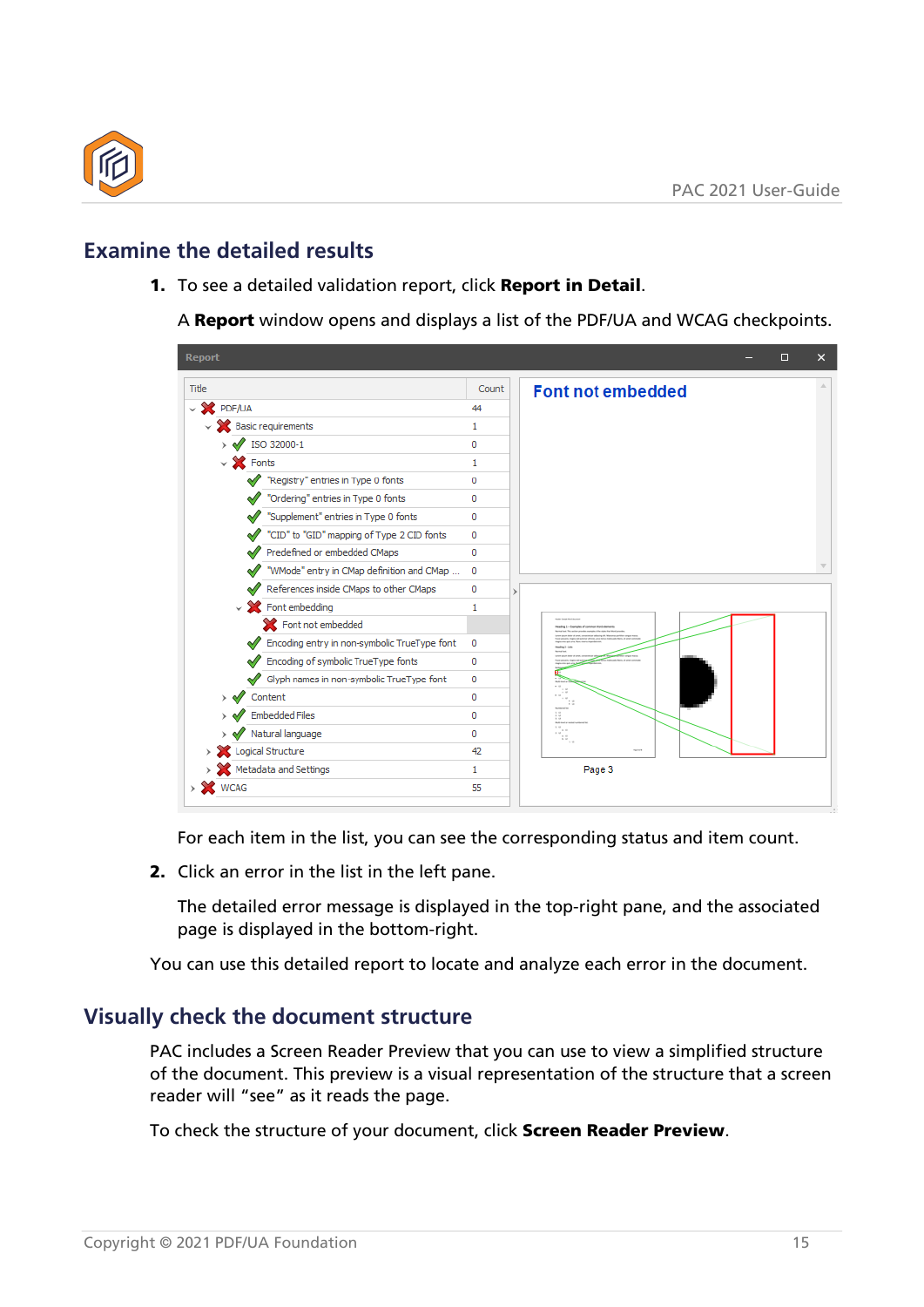



Figure 7: Screen Reader Preview of the Sample document

You can use this preview feature to perform a quick, visual check of the structure of your PDF document.

#### <span id="page-15-0"></span>**View document statistics**

You can use these statistics to an overview of the structure elements (tags) used and get an impression of the semantic diversity in your document.

1. To see a list of the elements (tags) that are used in your PDF document, click Document Statistics.

The list opens in a separate window and shows the count for each type of element.

- 2. To filter the items in the list, hover over the **Count** heading and click the Filter icon.
- 3. In the **Numeric Filters** dialog box, specify the From and To values, then click Close.

The list is updated to include only those items within the specified count range.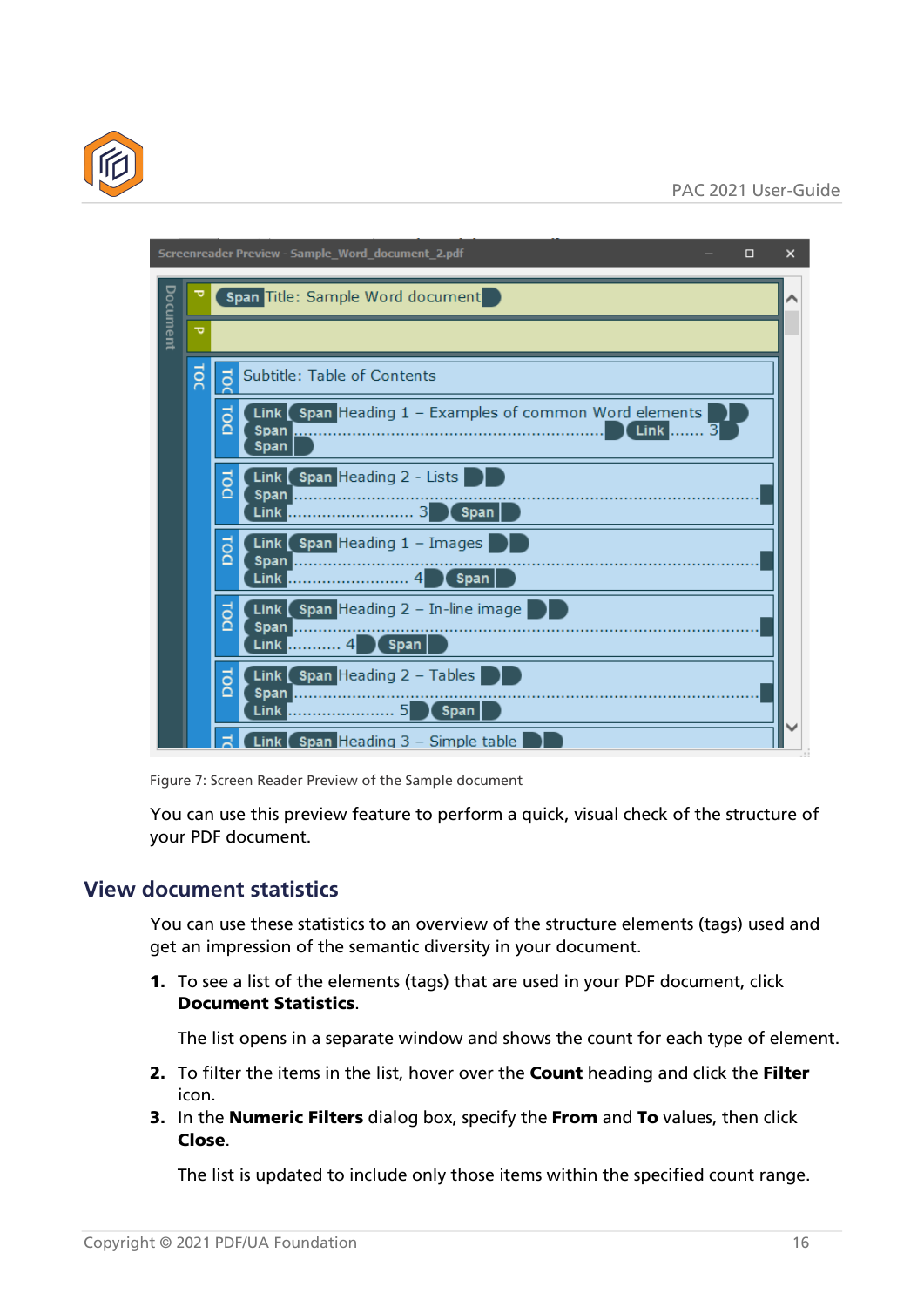

| $\vee$ Structure Elements<br>Values<br>Numeric Filters<br>Document<br>From 0<br>To 423<br>Figure<br>H1<br>H2<br>the main term of the first contract and the dis-<br>H <sub>3</sub><br>L<br>LBody<br>LI.<br>Link<br>Note<br>P<br>Clear Filter<br>Sect<br>Span<br>68<br>Table<br>3<br>TBody<br>3<br>64<br><b>TD</b><br><b>TH</b><br>12<br>THead<br>2<br><b>TOC</b><br>$\mathbf{1}$<br><b>TOCI</b><br>18<br><b>TR</b><br>19<br>Form Fields<br>$\bf{0}$<br>Annotations<br>20 | Element | Count | $\overline{\top}$ |  |       |
|--------------------------------------------------------------------------------------------------------------------------------------------------------------------------------------------------------------------------------------------------------------------------------------------------------------------------------------------------------------------------------------------------------------------------------------------------------------------------|---------|-------|-------------------|--|-------|
|                                                                                                                                                                                                                                                                                                                                                                                                                                                                          |         |       |                   |  |       |
|                                                                                                                                                                                                                                                                                                                                                                                                                                                                          |         |       |                   |  |       |
|                                                                                                                                                                                                                                                                                                                                                                                                                                                                          |         |       |                   |  |       |
|                                                                                                                                                                                                                                                                                                                                                                                                                                                                          |         |       |                   |  |       |
|                                                                                                                                                                                                                                                                                                                                                                                                                                                                          |         |       |                   |  |       |
|                                                                                                                                                                                                                                                                                                                                                                                                                                                                          |         |       |                   |  |       |
|                                                                                                                                                                                                                                                                                                                                                                                                                                                                          |         |       |                   |  |       |
|                                                                                                                                                                                                                                                                                                                                                                                                                                                                          |         |       |                   |  |       |
|                                                                                                                                                                                                                                                                                                                                                                                                                                                                          |         |       |                   |  |       |
|                                                                                                                                                                                                                                                                                                                                                                                                                                                                          |         |       |                   |  |       |
|                                                                                                                                                                                                                                                                                                                                                                                                                                                                          |         |       |                   |  |       |
|                                                                                                                                                                                                                                                                                                                                                                                                                                                                          |         |       |                   |  |       |
|                                                                                                                                                                                                                                                                                                                                                                                                                                                                          |         |       |                   |  | Close |
|                                                                                                                                                                                                                                                                                                                                                                                                                                                                          |         |       |                   |  |       |
|                                                                                                                                                                                                                                                                                                                                                                                                                                                                          |         |       |                   |  |       |
|                                                                                                                                                                                                                                                                                                                                                                                                                                                                          |         |       |                   |  |       |
|                                                                                                                                                                                                                                                                                                                                                                                                                                                                          |         |       |                   |  |       |
|                                                                                                                                                                                                                                                                                                                                                                                                                                                                          |         |       |                   |  |       |
|                                                                                                                                                                                                                                                                                                                                                                                                                                                                          |         |       |                   |  |       |
|                                                                                                                                                                                                                                                                                                                                                                                                                                                                          |         |       |                   |  |       |
|                                                                                                                                                                                                                                                                                                                                                                                                                                                                          |         |       |                   |  |       |
|                                                                                                                                                                                                                                                                                                                                                                                                                                                                          |         |       |                   |  |       |
|                                                                                                                                                                                                                                                                                                                                                                                                                                                                          |         |       |                   |  |       |
|                                                                                                                                                                                                                                                                                                                                                                                                                                                                          |         |       |                   |  |       |

4. To clear the filters, in the Numeric Filters dialog box, click Clear Filter.

#### <span id="page-16-0"></span>**Examine the detailed structure**

You can use the Logical Structure view in PAC to perform more a detailed analysis of the document structure.

1. To see the complete structure of the PDF document in the form of a tag tree, click Logical Structure.

The Logical Structure window opens. The tag tree is displayed in the left pane.

2. To view the properties for a specific tag, in the left pane, navigate to and click the tag.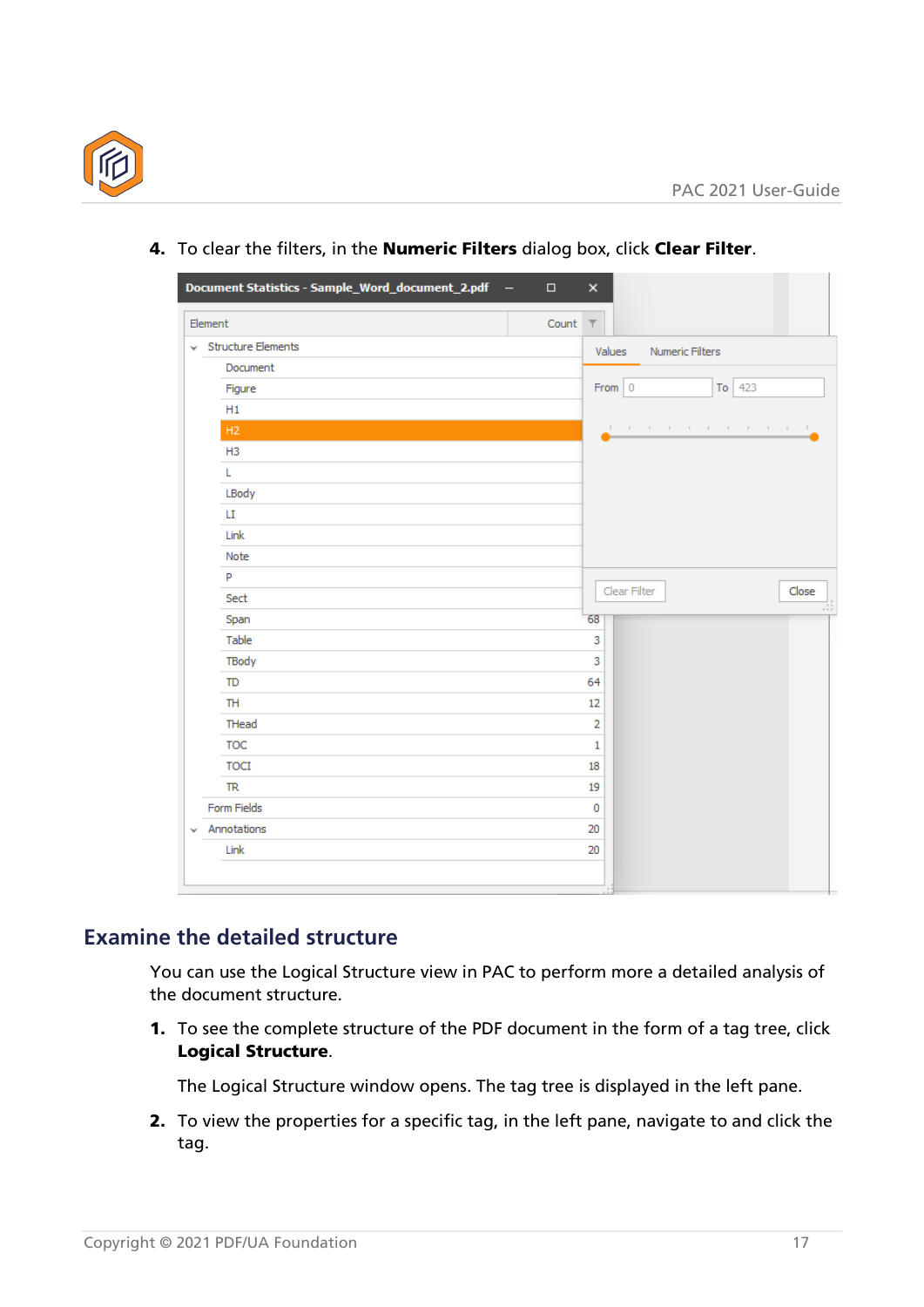

3. In the right pane, click Properties.

You can use this view to ensure that the properties are correct.

| Logical Structure - Sample_Word_document_2.pdf |                       |           |         |        |  | $\Box$ | $\times$ |
|------------------------------------------------|-----------------------|-----------|---------|--------|--|--------|----------|
| <b>Structure Elements</b><br>Artifacts         | Properties            | Page View | Rolemap |        |  |        |          |
| Document                                       | Caption               |           |         | Value  |  |        |          |
| ≡<br>P                                         | Tag                   |           |         | "Span" |  |        |          |
|                                                | <b>Actual Text</b>    |           |         |        |  |        |          |
| €<br>-P                                        | Alternate Text        |           |         |        |  |        |          |
| 团<br><b>TOC</b>                                | <b>Expansion Text</b> |           |         |        |  |        |          |
| 恒<br>H1<br>v                                   | Language              |           | "en-US" |        |  |        |          |
| 图<br>Marked Content (Span)<br>$\mathcal{F}$    |                       |           |         |        |  |        |          |
| ⋚<br>P                                         |                       |           |         |        |  |        |          |
| ⋚<br>$\mathsf{P}$                              |                       |           |         |        |  |        |          |

4. In the right pane, click Page View.

You can use this view to determine if the structural elements in the tag tree and the visual logical reading order match.

| Logical Structure - Sample_Word_document_2.pdf         |            |                                                                                                                                                                                                                                                                                                                                                                                                                                                                                                                                                                                                                                                                                                                                                                                                                                                                      | $\Box$ | $\times$ |
|--------------------------------------------------------|------------|----------------------------------------------------------------------------------------------------------------------------------------------------------------------------------------------------------------------------------------------------------------------------------------------------------------------------------------------------------------------------------------------------------------------------------------------------------------------------------------------------------------------------------------------------------------------------------------------------------------------------------------------------------------------------------------------------------------------------------------------------------------------------------------------------------------------------------------------------------------------|--------|----------|
| <b>Structure Elements</b><br>Artifacts                 | Properties | Rolemap<br>Page View                                                                                                                                                                                                                                                                                                                                                                                                                                                                                                                                                                                                                                                                                                                                                                                                                                                 |        |          |
| ≖<br>Document<br>TOC<br>=:<br>1≣<br>H1<br>$\checkmark$ |            | <b>Business and the company's</b><br>Roding L - Gramples of sprinters fate-pipemant<br>Nimal set the action product annulous frie value that interferences<br>(won's syndicial about, consistors additing of). Maximum with a sega wood.<br>hard project, major antisoletic attribute personalist transaction of attenuational<br>many morals and item stemsingwate order.<br>Rendra 3-Liste<br><b>MOVED WITH</b><br>(exempted with the above and the complete original of the company of the company of the<br>Next ensers make an entertain shorts, considers a relevant form of entropyring<br>experience gale area. Now element expended and r.<br><b>Bulletin Bill</b><br>$\sim$ $\sim$<br>$+0$<br>$+10$<br>Rott test or money indexed by<br>$\sim$ 10.<br><b>COL</b><br>$-1$<br>$+1$<br>$-1.58$<br>$-1$<br>$-18$<br><b>Ryademediat</b><br><b>A. M.</b><br>L, D |        |          |
| ≊<br>Marked Content (Span)<br>$\overline{\phantom{a}}$ |            | 8. 10<br>But it and an excited in reduced list.<br><b>1. IL</b><br>$-1.1$<br>1. 10<br>8.18                                                                                                                                                                                                                                                                                                                                                                                                                                                                                                                                                                                                                                                                                                                                                                           |        |          |
| P<br>=                                                 |            | $h$ $D$<br>4.18<br><b>Age &amp; critic</b>                                                                                                                                                                                                                                                                                                                                                                                                                                                                                                                                                                                                                                                                                                                                                                                                                           |        |          |
| ▼                                                      |            | Page 3                                                                                                                                                                                                                                                                                                                                                                                                                                                                                                                                                                                                                                                                                                                                                                                                                                                               |        |          |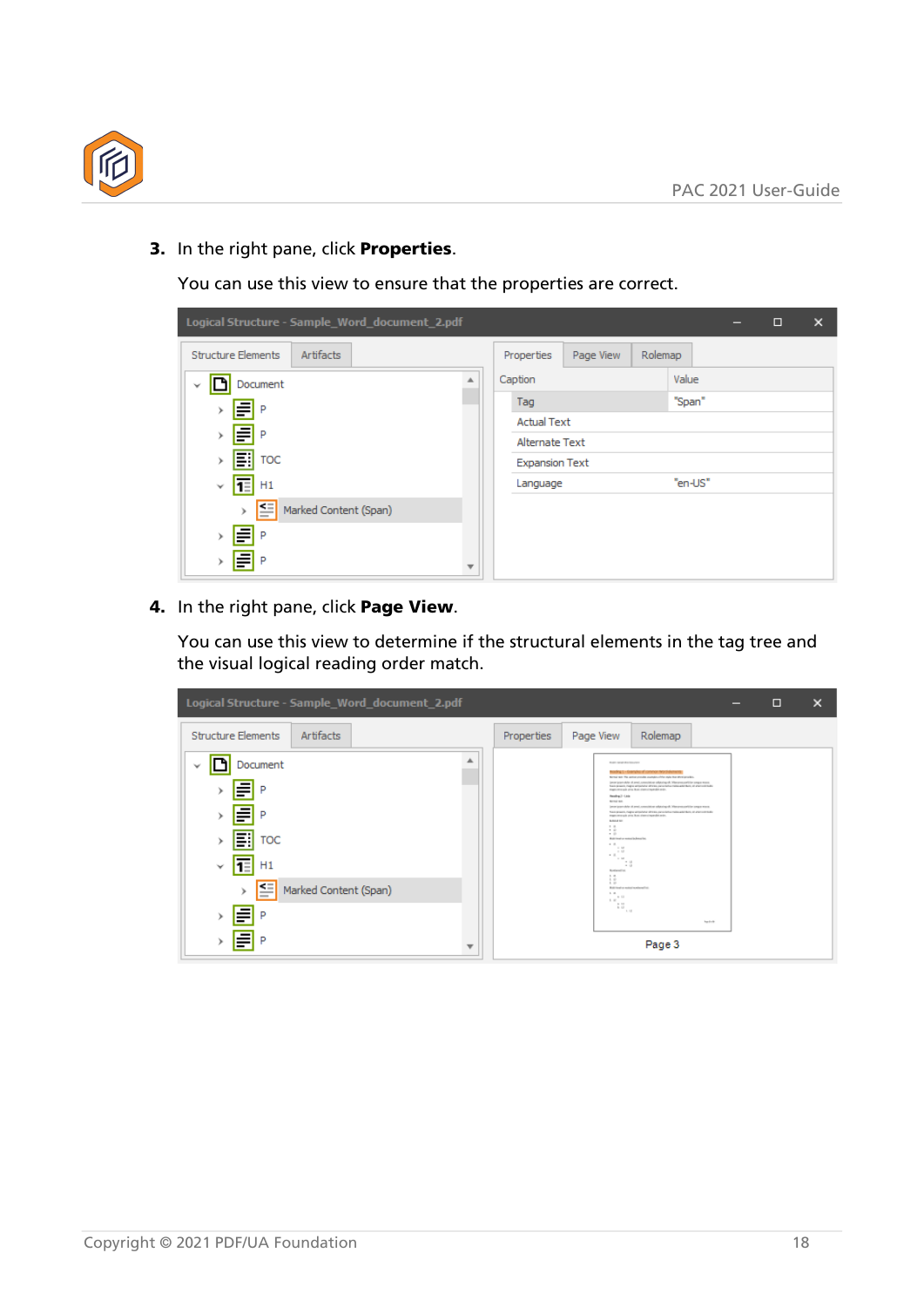

5. In the right pane, click Rolemap.

You can use this view to ensure that the role assignments in the document are correct.

| Logical Structure - Sample Word document 2.pdf |   |                       |           |             | – | $\Box$ | $\times$                 |
|------------------------------------------------|---|-----------------------|-----------|-------------|---|--------|--------------------------|
| Artifacts<br><b>Structure Elements</b>         |   | <b>Properties</b>     | Page View | Rolemap     |   |        |                          |
| Document                                       |   | <b>Structure Type</b> |           | Role        |   |        |                          |
| ₹<br>P                                         |   | Footnote              |           | <b>Note</b> |   |        | ▲                        |
|                                                |   | Endnote               |           | Note        |   |        |                          |
| ≣l P                                           |   | Textbox               |           | Sect        |   |        |                          |
| 国<br>TOC<br>$\rightarrow$                      |   | Header                |           | Sect        |   |        |                          |
| TE H1<br>v                                     |   | Footer                |           | Sect        |   |        |                          |
| ᅊ<br>Marked Content (Span)<br>>                |   | InlineShape           |           | Sect        |   |        |                          |
| -P                                             |   | Annotation            |           | Sect        |   |        |                          |
| ≣<br>r                                         |   | Artifact              |           | Sect        |   |        |                          |
| ⋚<br>-P                                        | v | Workbook              |           | Document    |   |        | $\overline{\phantom{a}}$ |

#### <span id="page-18-0"></span>**View the decorative elements**

In an accessible PDF document, images and graphics that add no detail to the information are typically marked as decorative. In the document structure, these elements are marked as Artifacts.

- 1. To do a quick visual check of all the elements in your document that are marked as decorative, click Logical Structure.
- 2. In the Logical Structure window, in the left pane, click Artifacts.
- 3. In the **Artifacts** list, expand a page and click an artifact.
- 4. Information about the properties is displayed in the right pane. You also view the associated page in the Page View or view the role mapping.

| Logical Structure - Sample_Word_document_2.pdf                  |                       |           |         |       | - | $\Box$ | $\times$ |
|-----------------------------------------------------------------|-----------------------|-----------|---------|-------|---|--------|----------|
| <b>Structure Elements</b><br>Artifacts                          | Properties            | Page View | Rolemap |       |   |        |          |
| $\vee$   Page 1                                                 | Caption               |           |         | Value |   |        |          |
| Header: Sample Word document                                    | "Artifact"<br>Tag     |           |         |       |   |        |          |
| $\frac{1}{2}$ Page 1 of 8                                       | <b>Actual Text</b>    |           |         |       |   |        |          |
| $\begin{bmatrix} \cdot \\ \cdot \\ \cdot \end{bmatrix}$ [Image] | <b>Alternate Text</b> |           |         |       |   |        |          |
| Page 2<br>Page 3<br>Page 4                                      | <b>Expansion Text</b> |           |         |       |   |        |          |
|                                                                 | Language              |           |         |       |   |        |          |
|                                                                 | Type                  |           |         |       |   |        |          |
| Page 5                                                          | Subtype               |           |         |       |   |        |          |
| Page 6                                                          |                       |           |         |       |   |        |          |
| Page 7                                                          |                       |           |         |       |   |        |          |
| $\uparrow$ Page 8                                               |                       |           |         |       |   |        |          |
|                                                                 |                       |           |         |       |   |        |          |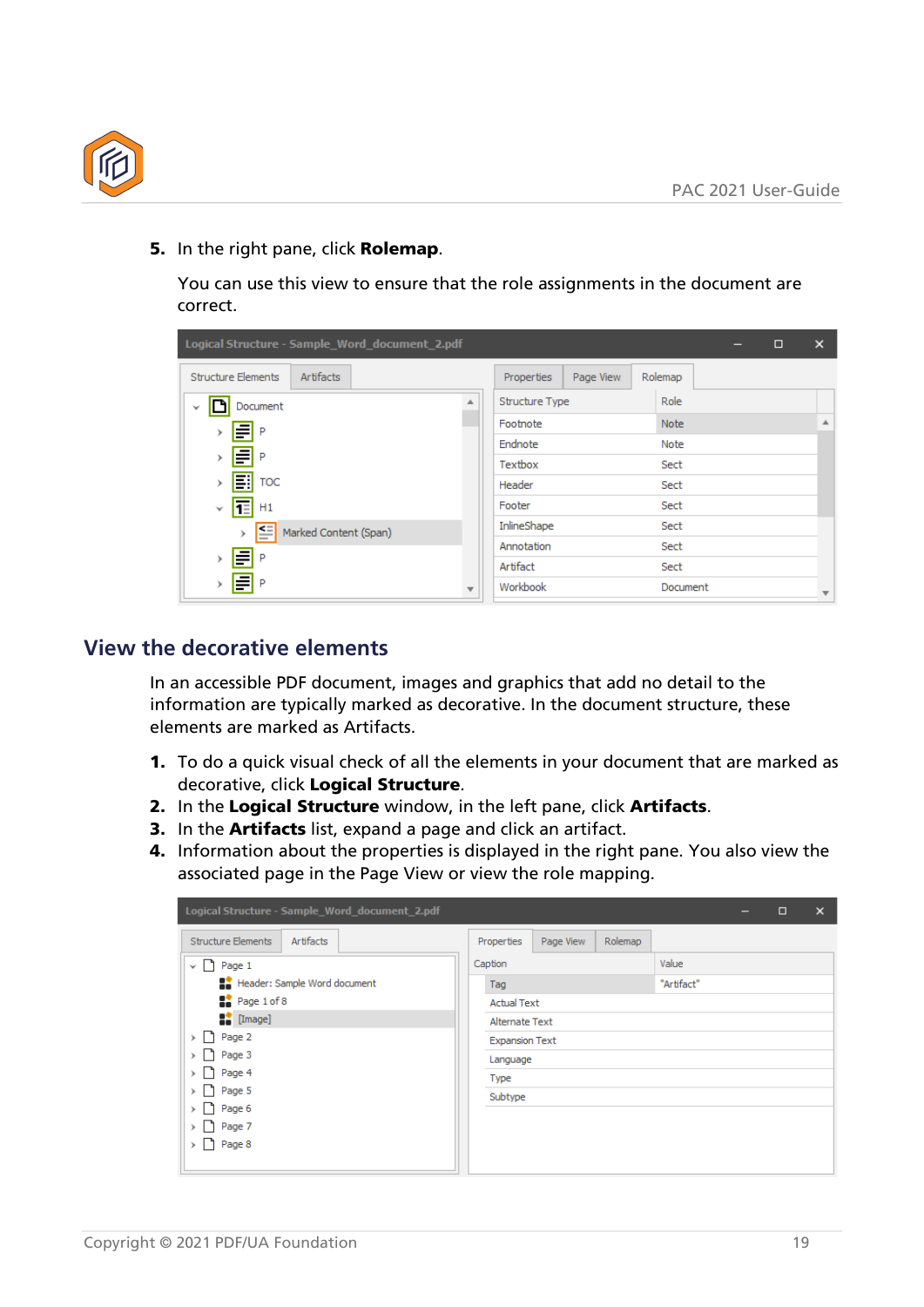

## <span id="page-19-0"></span>**Exporting the PAC test results**

You can export the PAC test results as proof of the quality of the PDF document.

To export the Summary test report:

- 1. Click PDF Report.
- 2. In the Export PDF report dialog box, enter a file name and choose the location where you want to save the file.
- 3. Click Save.

An accessible PDF file of the test results is generated and opens in your default PDF reader. Here's an example:

| <b>DOCUMENT</b>                                                     |                                                       |                      |               |                              |
|---------------------------------------------------------------------|-------------------------------------------------------|----------------------|---------------|------------------------------|
|                                                                     | <b>Title</b>                                          |                      |               |                              |
| Title Sample Mont-Bocoment                                          |                                                       | Sample Word document |               |                              |
|                                                                     | Filename                                              |                      |               |                              |
|                                                                     | Sample_Word_document.pdf                              |                      |               |                              |
|                                                                     |                                                       |                      |               |                              |
|                                                                     | Language<br>en-US                                     | <b>Tags</b><br>337   | Pages<br>7    | <b>Size</b><br><b>227 KB</b> |
|                                                                     |                                                       |                      |               |                              |
|                                                                     | The PDF/UA requirements checked by PAC are fulfilled. |                      |               |                              |
|                                                                     |                                                       | <b>Standard</b>      |               |                              |
|                                                                     |                                                       | PDF/UA-1             |               |                              |
| <b>RESULT</b><br>Date/Time<br>2021-07-26 21:29<br><b>CHECKPOINT</b> |                                                       | <b>PASSED</b>        | <b>WARNED</b> | <b>FAILED</b>                |
| <b>Basic Requirements</b>                                           |                                                       |                      |               |                              |
| <b>PDF Syntax</b>                                                   |                                                       | 710                  | 0             | $\bf{0}$                     |
| <b>Fonts</b>                                                        |                                                       | 14                   | $\bf{0}$      | $\bf{0}$                     |
| Content<br><b>Embedded Files</b>                                    |                                                       | 13457<br>0           | 0<br>0        | 0<br>$\bf{0}$                |

The PDF export feature is particularly useful for service providers; they can generate the report as proof that their work is compliant with the standards.

Figure 8: Exported PAC Test Report – Sample